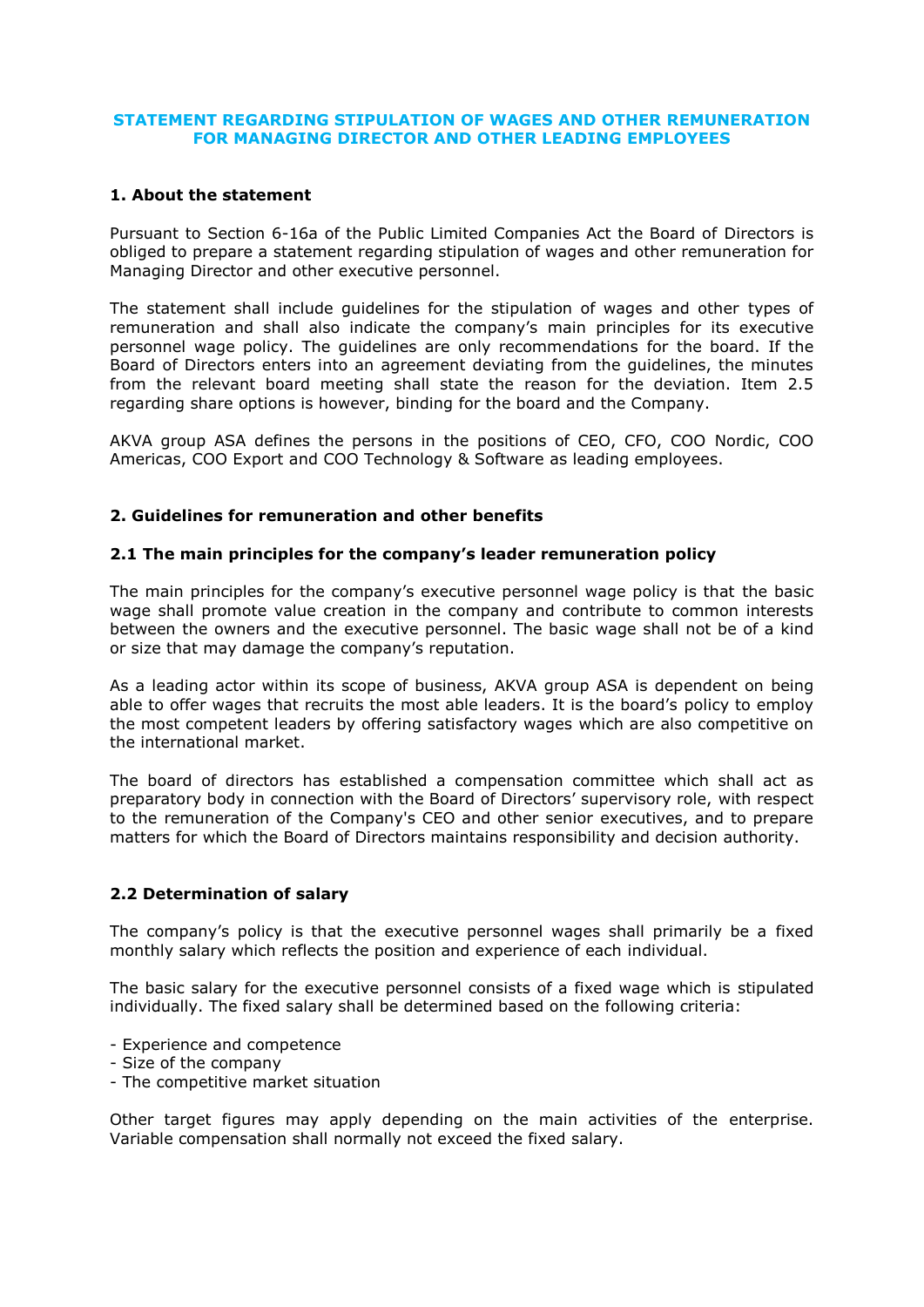The CEO's remuneration is dealt with by the Board of Directors. The salary adjustments for the other leading employees shall be determined by the CEO with subsequent reporting to the Board of Directors.

Determination of pay for executive employees shall be according to the principles that apply for the other employees in regards of limits for annual adjustment of pay, time of adjustment and a total wage compensation consisting of a fixed and variable pay.

### **2.3 Benefits**

The company grants benefits such as telecommunication and similar based on need. Moreover, a company car might be considered based on need. If considered needed it becomes part of the overall remuneration.

#### **2.4 Bonus schemes and similar variable compensation**

December  $7<sup>th</sup>$ , 2011 the Board accepted a bonus scheme

for the CEO, the management group as well as defined country mangers / defined managers of main business entities. Subject to financial performance of the group and business areas as well as personal goals the bonus is limited to 30% of annual salary for the CEO and the management group and 20% of annual salary for defined country managers as well as mangers of main business entities. This bonus scheme was valid for the year 2012 and is proposed to be valid for 2013.

The general bonus plan does not exclude special bonus payments for particularly demanding projects.

According to the established bonus regime and agreed terms, total bonus based on the 2011 performance, of TNOK 469 were paid out in 2012 to COO Americas, COO Technology and Software, COO Export and COO Nordic. No bonuses were paid to the CEO or to the CFO in 2012.

#### **2.5 Share options**

AKVA group ASA introduced a share option plan in 2006, which allows the Board of Directors to grant options for the subscription of shares for an aggregate nominal value of NOK 1,012,108. The share option plan was approved by the general meeting on 6 October 2006. The options may be awarded both to leading employees and other selected employees. In 2010 120.000 options were awarded which was part of the employment contract of the new CEO. At year end 2012, an aggregate of 120.000 options had been awarded to leading employees and other selected employees.

The share option program is frozen at current level and the board has not allocated options in accordance with the share option plan in 2012.

#### **2.6 Pension**

In principal the pension plans for the executive personnel shall be the same as those generally established for the employees in the company. Early retirement pension